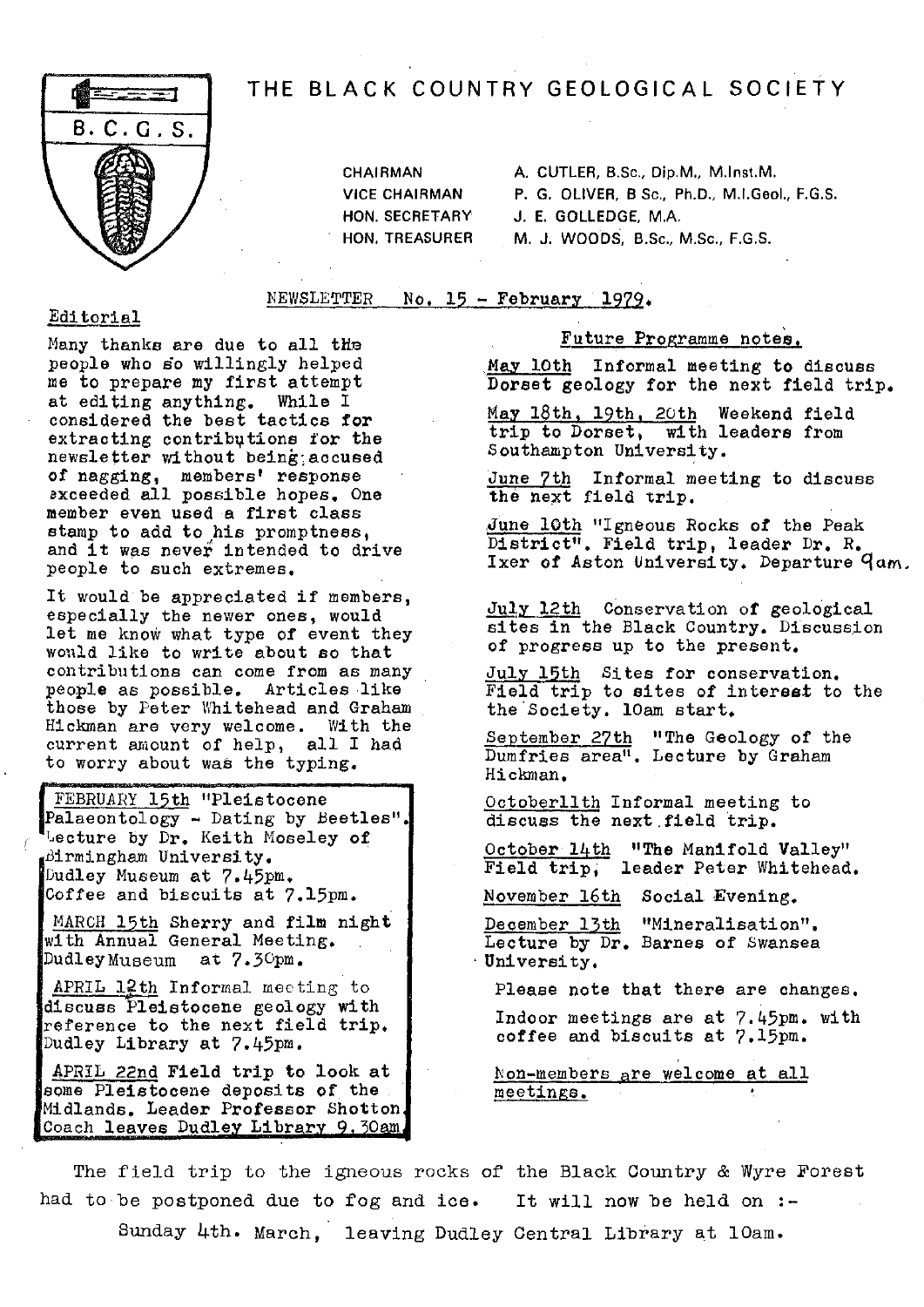#### RECENT FVELTS

Scriesber 21st.

The Geological Resurvey of relierd Lew Town by Dr. R. Hamblin of the Institute of Geological Sciences.

ir. Mamblin gave a very detailed description of the mapping on a scale of 1:25000 of Telford New Town. The succession in the area ranges from Precambrian volcanics to uaternary deposits.

Precambrian rhyolites, tuffs and ashes are overlain by shallow water quartites, glauconitic fossiliferous Comley sandstones and Shineton shales. the Ordovician is absent,  $\tau$  pless represented by an intrusion, and the Silurian is present as Wenlock Limestone.

The Carboniferous lies unconformably on the Silurian and includes the Drybrook Sandstone and extrusive basalts. the coal seams are more numerous and more widely separated than in the Elack Country. The Coal leasures contain fireclays and casily smelted siderites. Migh in the Soalport deltaic sandstones are intremittent red beds representing semi-descrt conditions. The source of the in the Coalport beds is thought to be the Silurian or Lower Carboniferous rocks. Any lighter oils have presumably evaporated.

The Reele bods with their high calcium carbonate content and red strata indicate increasing dessication, though purple, red and green micacious beds were laid down in the Reele rivers or temporary lakes. mudstones tend to give rise to minor rotational slips. The Enville bods,<br>with massive red sandstones, continue the story of increasing crought. The congloscrates within the muille Leds contain cherts and limestones and sust have a different source area and possibly a different age from those of the type area. Lo dating techniques are available.

Mining history has had an influence on the form of Telford new Town. The

town centre is fuilt where the liger Coal Leasures overlie large out; coal mines. leveloraente aust avoid major faults and shallow workings. If mines are very near the surface, areas can be fully reclaimed after opencast mining.

The Permo-Triassic includes wind blown dunes and coarser water-laid deposits. Those provide "elford with its water supply.

The basic sequence of Quaternary rocks is Lower Loulder Clay, aand and Upper Foulder Clay. The sands ate very pure, flat lying lake deposits. The Upper moulder Clay is Sevensian in age, a hard dark brown clay with much local source material but including Lake District and Scottish granites. The top layers often contain more varied material as the glaciers had then cut deeper and tapped a greater sequence of rocks. Coubt was thrown on the widely accepted emplanation of the Ironbridge Gorge as a glacial overflow channel, since the Buildwas sands at the entrance to the channel are not lake sands but were laid down in fast flowing streass, perhaps subglacially.

the whole lecture was liberally illustrated with slides, and we came away with a clearer picture of the complexities and implications of K. A.  $geological map, ing.$ 

#### October 12th.

Informal meeting. Peter Whitehaad led a discussion on the geology of the Church Stretton area, with reference to the next field trip. Despite very short notice, he made the evening thoroughly informative and very enjoyable also.

#### Cetober 15th.

Field trip to the Welsh . orderlands. Leader, Lr. p. Toghill.

Cur latest field trip to the Welsh borders was centred on the Church Stretton area, and proved to be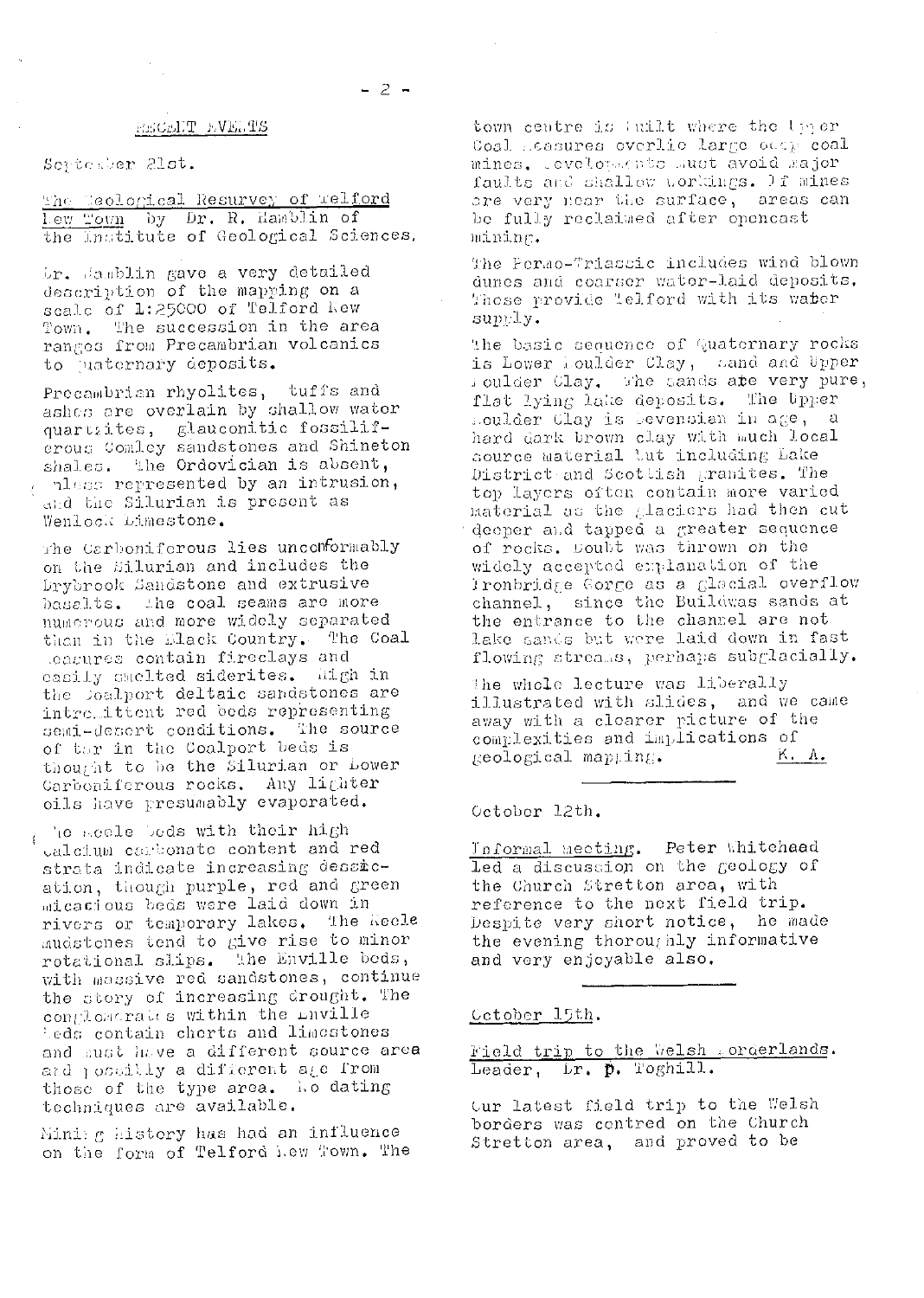rather popular. A party of 76 gathered in Cardingmil.l Valley to begin the day's studies of **Pro-Cambrian** and Ordovician rocks.

The Pre-Cambrian Longmyndian sedimentary rocks outcrop to the west of the Church Stretton fault complex. They are **considered** to be shallow water deposits and due to the absence of fossils **are** grouped on lithological characteristics. have been considerably **disturbed** and folded into a deep syncline trending  $NNE$  -  $SSW$ . We examined rocks in the eastern limb of the syncline.

The first location in the valley was at the Cardingmill Grit, a marker horizon between the Burway and Synalds<br>Groups. The greenish grey sandstone The greenish grey sandstone .sad three directions of **parting** and the orientation of mica flakes helped to locate the dip, which was 70<sup>°</sup> to WNW.,

Lent came the Synalds Group with silty shales and sandstones, with a change of colour to purple due to a high content of ferrous oxides, and again the dip was 70<sup>°</sup>. Small cores had been taken from the rocks for palaeomagnetic observations *with* the **interesting**ng; results that the rocks had been deposit-<br>ed at 50<sup>°</sup> to 60<sup>°</sup> S. (tan. magnetic inclination - 2.tan. latitude). Evidence of the beginning of regional metamorphism was seen in a side valley, with diagonal **cleavage pianos** occurring in diagonal credings premissional fractares were seen in the **herder** alternating sandstones.

Back in the main valley, it was a steep but rewarding climb to see the principal evidence of shallow water **deposit**ion. Ripple marks, raippits and sun cracks suggested intertidal conditions. Above were latch Volcanics with their bleached rhyolitic tuffs, still part of the Synalds Group.

We finished the morning by driving to All Stretton to observe a quarry conveniently situated behind the tow Tree Inn. The quarry contained outcrops of the 61dest Longayndian rocks, the Stretton Shale Group, and showed its contact with the overlying Euxton Rock.

An interesting problem of 'way-up' was posed as both rocks dipped vertically.

After lunch we crossed the Church Stretton fault and travelled east to Soudley Quarry to examine Ordovician outcrops of the Caradoc Series, The quarry was once the source of local building stones. At the top of the quarry were the Cheney Longville Flags and alternata Limestone, and at the bottom the Chatwall Sandstone. The scree **proved** to be a good hunting  $\frac{1}{2}$  *round* for fossils and several good cephalons and pygidiums were found, possibly of Troeggerolithus and lioucekia apiculata, and many braciopods such as lieterorthis alternata.

Hazler quarry was then visited. Its unique Ordovician neptumian dytes in I ro-Cambrian Uriconian Volcanics were most impressive, but failed to produce any fossils. The quarry was also the cause of much discussion about the basaltic ashes and lavas, and thin sections would have helped.

There followed a brisk climb to Ragleth Hill where the aisty westher restricted the view, slthough the fastures associatedc: **Chinch**cii **[ art ton**  $value$  ond the Church Strotics fault of the faulting is the outlier (Wenle Liscatono) forming a hilloc<sup>!</sup> ive voo<br>licr(We<br>bilaaed<br>iBilo J lisostone) forming a hilloc<sup>t r</sup>aded is t<br>ty west of Caer Caradoc, with a lownthrow to the woot of ICOOM.

tur day ended by the side of Charch Stretton road at Hope Fowdler, to caserstretton road at nope Fowdich, co<br>ve the unconformity of Urdovician lariate shares rescript show increased Triconian volcenies. The escricul shales just by the road. A sotice board has been crected on the site of board has been crected on the<br>the unconformity by the Shro<sub>l</sub> Conservation Trust. It points out the features and importance of the site. l'erhaps some time in the future cur c Ciles Ciles Ciles Ciles<br>Conservation in greatly stress Conservation is greatly stressed in Shropshire and the use of hamers was allowed only in the three disused quarries that we visited.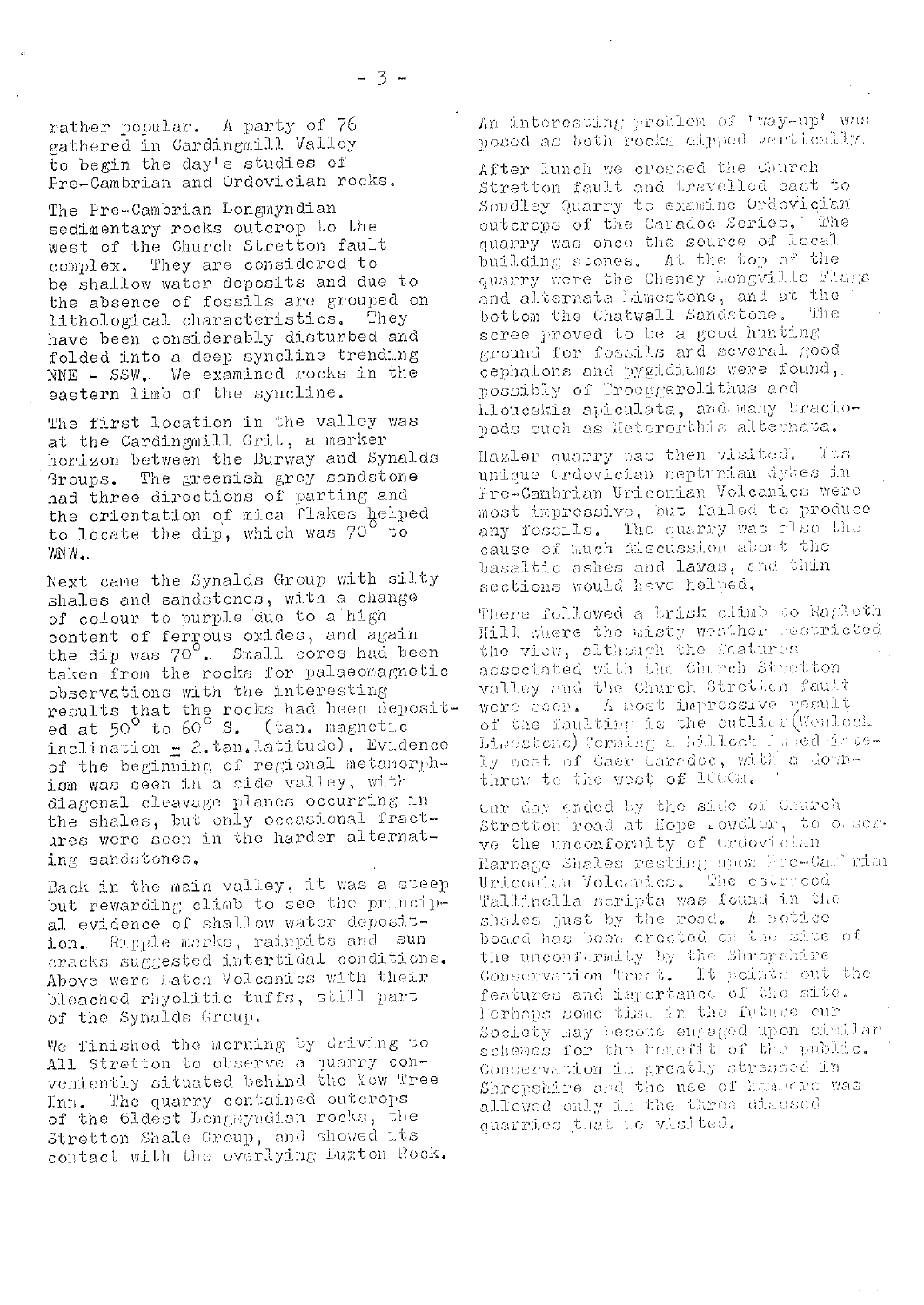or. Toghill coped remarkably well with cuch a large party. We thanked him and left for home at 17.30. With much more interesting reology within the Welsh Borders, a further field trip to the area<br>seems a logical follow-up to this visit.  $C_{\bullet}M_{\bullet}$ 

i ovember 17th.

#### Social Evening.

The Society's social evening, held during the bread strike with its long quoues of anxious faces anywhere bread was to be found, could have been a delight for the calorie counters only. Lot so, since the committee had chosen well in having Jaitland and Ellen Woods as the organisers. With a little family help in both production and preparation, they managed to make a feast of such proportions as to fill aby reologist's bottomless pit. Delicious French sticks and rolls bursting with goodness elegantly traced the table. Our thanks must go to Ellen for making the evening so successful.

The Old Mill provided a cosy and welcoming venue for many old faces and an encouraging number of new ones to meet in. The social evening is an important one for the Society, both as a fund raiser and for fostering friendship between members and their families. Members of families left at home either from choice or necessity when the Society meets, have an opportunity of feeling part of the Society and of being able to share in new friendships.

the generously donated gifts for the raffle caused an unexpected rush for tickets, but the quick thinking treasurer made a speedy revaluation of ticket price and kept everyone happy.  $i_{\perp}$  C  $\parallel$ 

becember 7th.

hining in the Slack Country by . speakers from the . lack Country Juseum Wining Group.

This was a friendly meeting which attracted far more non-members than members. Alen Ballman described the work of the Jack CountryMuseum Mining Group since its formation in 1970 in recording and conserving all aspects of mining, before introducing his team of speakers.

His first star turn was Charles rennett, who had the advantage of having lived through a considerable slice of mining history. He described personal reminiscences of mining between 1910 and 1950 with graphic realism. Le told us useful things about gin pits, beam engines, pillar and stall working, and the art of leading drunken miners to work.

Ligel Chapman described his particular interest in producing architectural plans of pithead buildings. In many cases the buildings were on the point of collapse or demolition, and their<br>layout could have been lost for ever

Victor Smallshire took us on an illustrated trip through canals and tunnels, in the budley limestone mines. He showed us what must be a unique selection of slides.

Colin inipe completed the quintet with a talk on old mineshafts and their treatment, leaving us quite clear what to do if any more holes appear in the Airmingham New Road. <u>G. B. </u>

#### THE FIRST TERR AT URIVERSITY

Graham Lickman. ùу

For the next three years I shall be reading for a degree in 'Geology with Ceophysics' at Leicester University.

Leicester is geographically very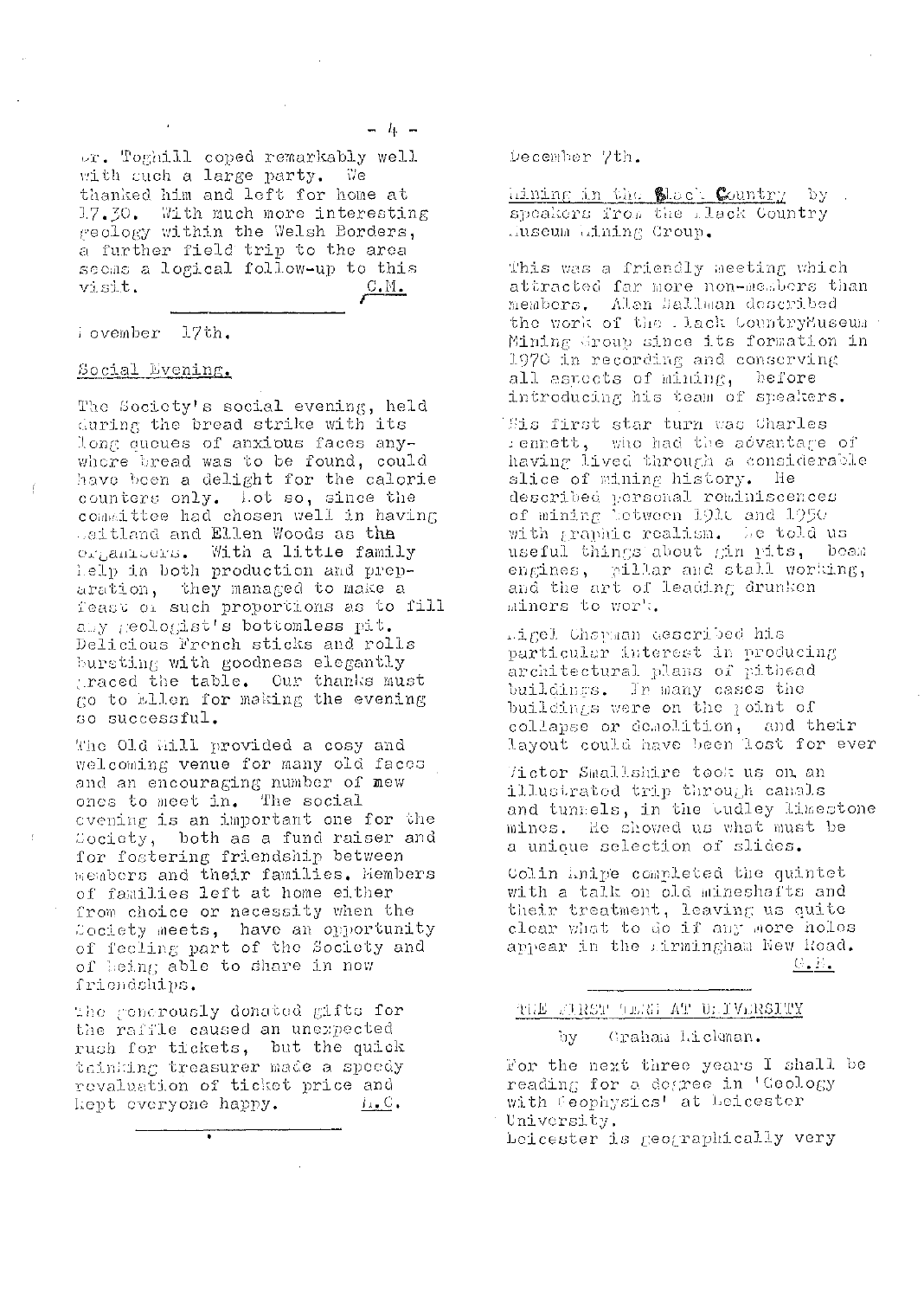#### EXPRESS AND STAR, WEDNESDAY, SEPTEMBER 20, 1976 **23**



# Fossil found

Museum workers have rediscovered a' 360-million-year-old fish

fossil. They made the find during removal work at Dudley

central art gallery. Dudley's famous fossil col' lection is being moved from cellars below the gallery to w g eological show cases in the ilding. The collection has been suffering because the cellars are too cold and damp.

The fossil is of an early lobed fin type fish and is

Very rare. ' We stumbled across this remarkably good specimen<br>while moving the collection.<br>It is a number of<br>museum assistant, Mr<br>museum assistant, Mr<br>Graham Hickman, who is<br>pictured with the find. The two articles on this page are reproduced with the permission of ,Express and Star", Wolverhampton.



## Holiday with fossils

An 18-year-old Wolver-hampton student holds the future of Dudley"s world-famous fossil collection in his hands.<br>Graham

Graham Hickman, of<br>Rowan Crescent, is a com-<br>mittee member of the Black<br>Country Geological Society,<br>and is spending the summer<br>working on the fossil collection.

Later this year he is going **to university to** study

geology.<br>The Dudley fossil collec-<br>tien includes assessment from tion includes specimens from all over -the world, but thousands of items are stored in the central museum cellar and are being attacked by

damp. Graham said today: "There is no doubt that they are rotting, and there is nothing that can be done with some

of them. "Ideally they should be moved out of the cellar," At the end of his stint at Dudley, Graham will help formulate recommendations on how best to preserve the collection.